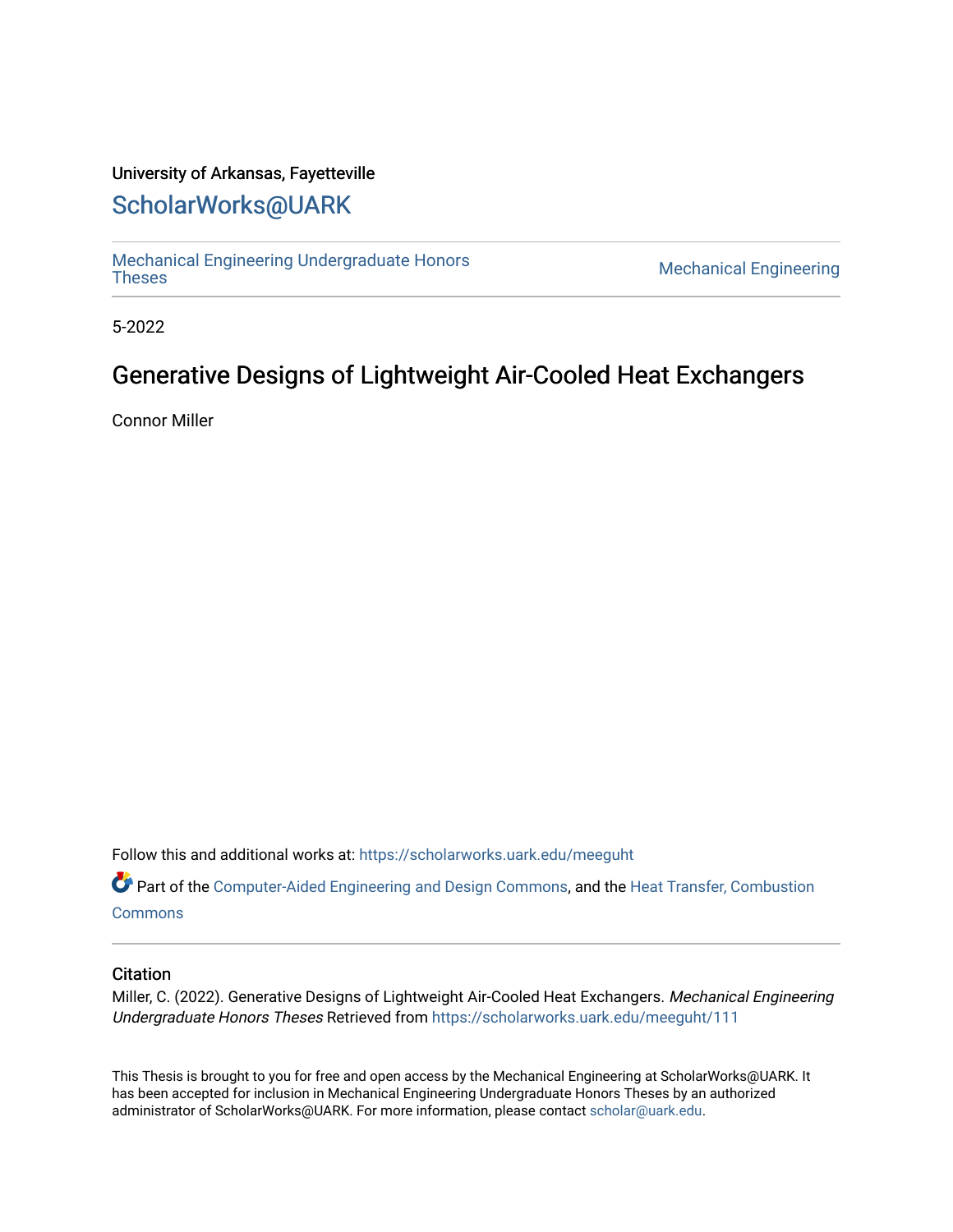## **Generative Designs of Lightweight Air-Cooled Heat Exchangers**

#### **1. Introduction**

## **1.1. Objective**

The development of high-performance air-cooled heat exchangers is required to permit the rapid growth of vehicle and aircraft electrification. In electric vehicles and airliners, the motors and power electronics are integrated into a compact space, leading to unprecedently high power density. To achieve higher overall thermal efficiency, the heat exchangers must be extremely light while maintaining their heat transfer performance and mechanical robustness. Recently advances in 3D metal printing, *e.g.*, direct metal laser sintering, and selective laser melting, have enabled the manufacturing of high-performance robust heat exchangers by eliminating thermal boundary resistance and ensuring a uniform thermal expansion coefficient. Nonetheless, many of the existing 3D-printed heat exchangers are still based on traditional designs (*e.g.* fins, channels, meshes, *etc.*), which cannot fully exploit the higher degrees of freedom for manufacturing enabled by 3D printing. To help address this issue, the program nTopology has been used in an attempt to design and simulate heat sinks that have a lightweight and robust design while still delivering high performance during steady-state convection cooling operations.

#### **1.2. Significance**

The development of effective cooling algorithms for power electronics is a key bottleneck to power densification. Among the major causes of electronics majors, overheating accounts for 55% of the failures [1]. While pumped liquid cooling can provide a higher heat transfer rate, air cooling is preferred for the thermal management of power electronics in electric vehicles and airliners due to the simplicity and lower weight of the cooling system. Moreover, air cooling is also critical to dry cooling of power plants using air-cooled condensers [2] and or encapsulated phase change materials heat exchangers [3], which have become more popular due to the recent concerns regarding freshwater withdrawal by wet cooling. Ideal air-cooled heat sinks are expected to have high heat transfer performance and low-pressure drop (and thus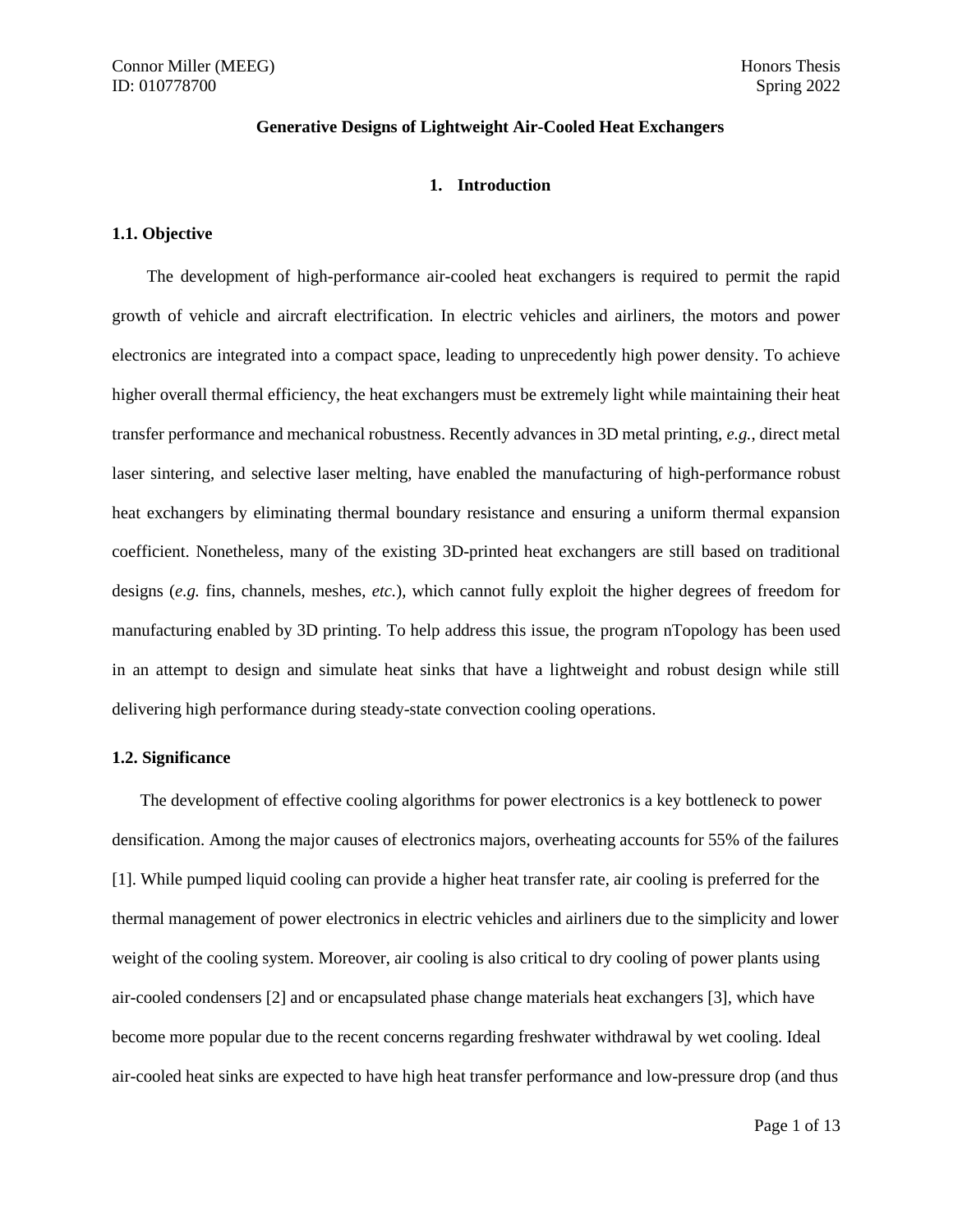low power consumption for pumping). However, due to the limited design space, conventional designs of heat sinks (e.g., fins, pillar arrays) are subject to the trade-off between the heat transfer performance and the pressure drop, as illustrated in the plot of the *f* vs Nu in Figure 1. Here, the two dimensionless numbers, Nusselt number (Nu) and the Fanning friction factor (f) are used to characterize the heat transfer performance and the pressure drop, respectively. Nusselt number is defined as Nu = hD/k, where h is the convective heat transfer coefficient, k is the thermal conductivity of air, and D the characteristic length of the heat sink. The friction factor is defined as  $f = 2\tau/(\rho u^2)$ , where  $\tau$  is the shear stress,  $\rho$  the density of air, and u the airspeed. Ideally, the designed heat sink will have a high Nusselt number and a low friction factor.



*Figure 1:The trade-off between heat transfer performance and pressure drop of air-cooled heat exchangers*

The governing law for all of these heat exchangers is the equation for Newton's law of cooling,  $Q_{\text{conv}}$  $= hA_s(T_s - T_{\infty})$ , where Q<sub>conv</sub> is the rate of convection heat transfer, A<sub>s</sub> is the surface area which heat transfer takes place,  $T_s$  is the surface temperature, and  $T_{\infty}$  is the ambient temperature of the working fluid. There

Heat sinks that have been designed both with bio-inspired and utilizing triply periodic minimal surface cellular structures have shown similar performance to those of conventional heat sinks[4]. With nTopology, the design space can utilize these new designs and can extend past the conventional designs.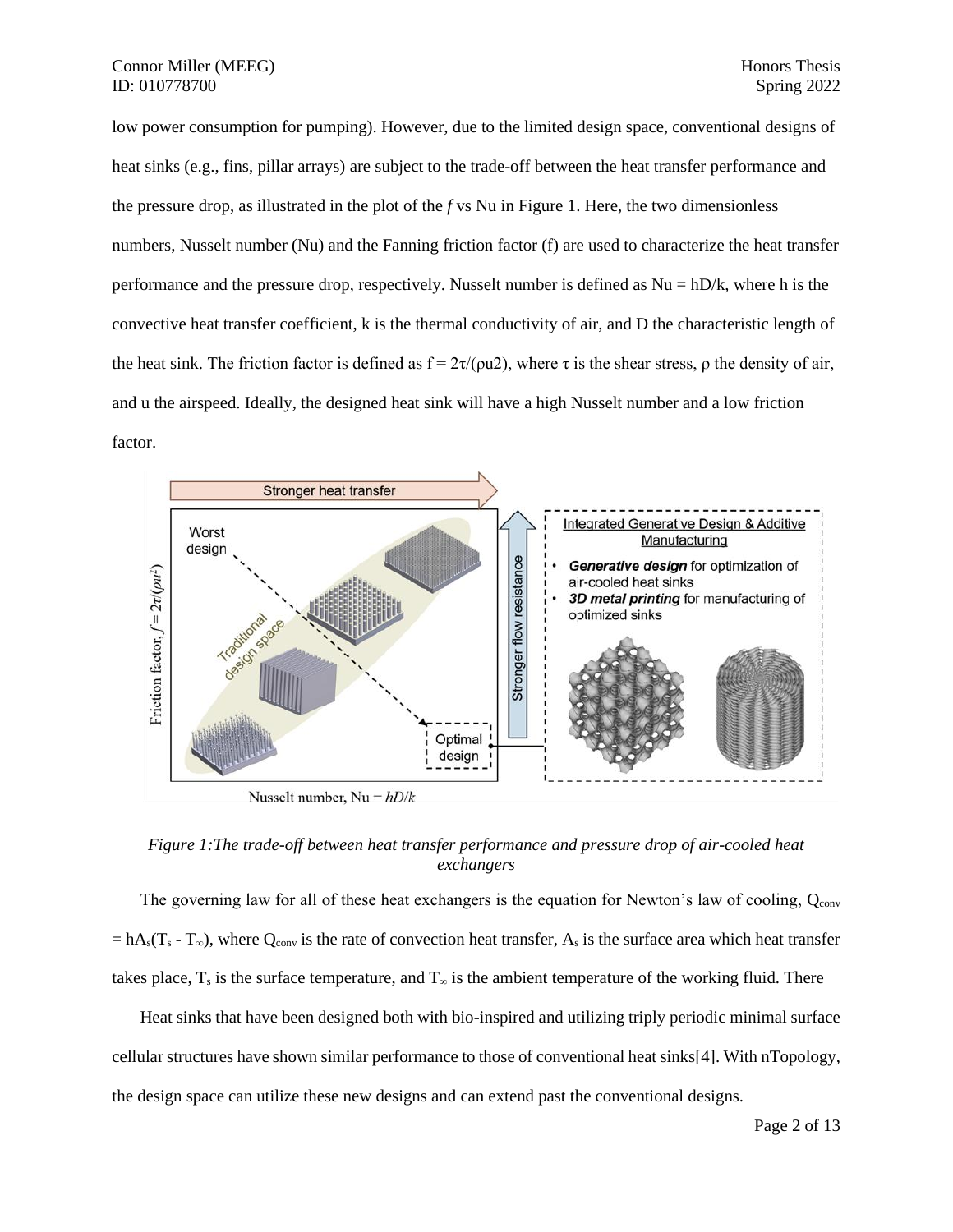nTopology is a program that is separate from other CAD software. Other CAD software is based on 2D drawings and making them 3 dimensional. nTopology is based on the idea of building from a 3D solid model[5]. This allows the user to utilize more complex geometries, and what nTopology calls a "fielddriven approach" when it comes to designing and optimizing parts. Overall, their aim is to cut out the nonvalue work from engineers' workflow so that they can create the highest-performing parts in the shortest amount of time. nTopology has proven itself to be useful when trying to optimize parts or products. It has been used to design air-cooled cylinders for UAV drone engines[6] and even shoes that will be custom designed to make for a more comfortable wearing experience[7].

## **2. Methodology**

#### **2.1. Data Collection**

All data for the heat exchangers were collected by conducting thermal simulations in nTopology. All simulation prep, material properties, and testing conditions were held constant between each analysis. Simulation prep included meshing and modeling of each heat exchanger. The material properties for the thermal analysis of the heat exchangers came from the material properties of aluminum alloy 1060 in Solidworks to compare the simulation results between Solidworks and nTopology. The other constants used for thermal simulations were heat generation, convection coefficient, and ambient temperature. Heat generation was decided on by considering what application the control heat sink would be used for. There is a wide range of wattage used by computer processors, ranging from 40 watts for average notebook computers to around 100 watts for desktop computers[8]. Since heat exchangers for desktop computers are rather large and have their own fans to force convection heat transfer, the wattage was set closer to the lower end of the range. The convection coefficient was selected from a table of ranges of convection heat transfer coefficients based on the type of convection and the working fluid in the system in table 1. This was done because the convection heat transfer coefficient is an experimentally determined parameter based on variables that impact convection heat transfer[9]. The ambient temperature was set at 295°K which is approximately 20°C or about room temperature.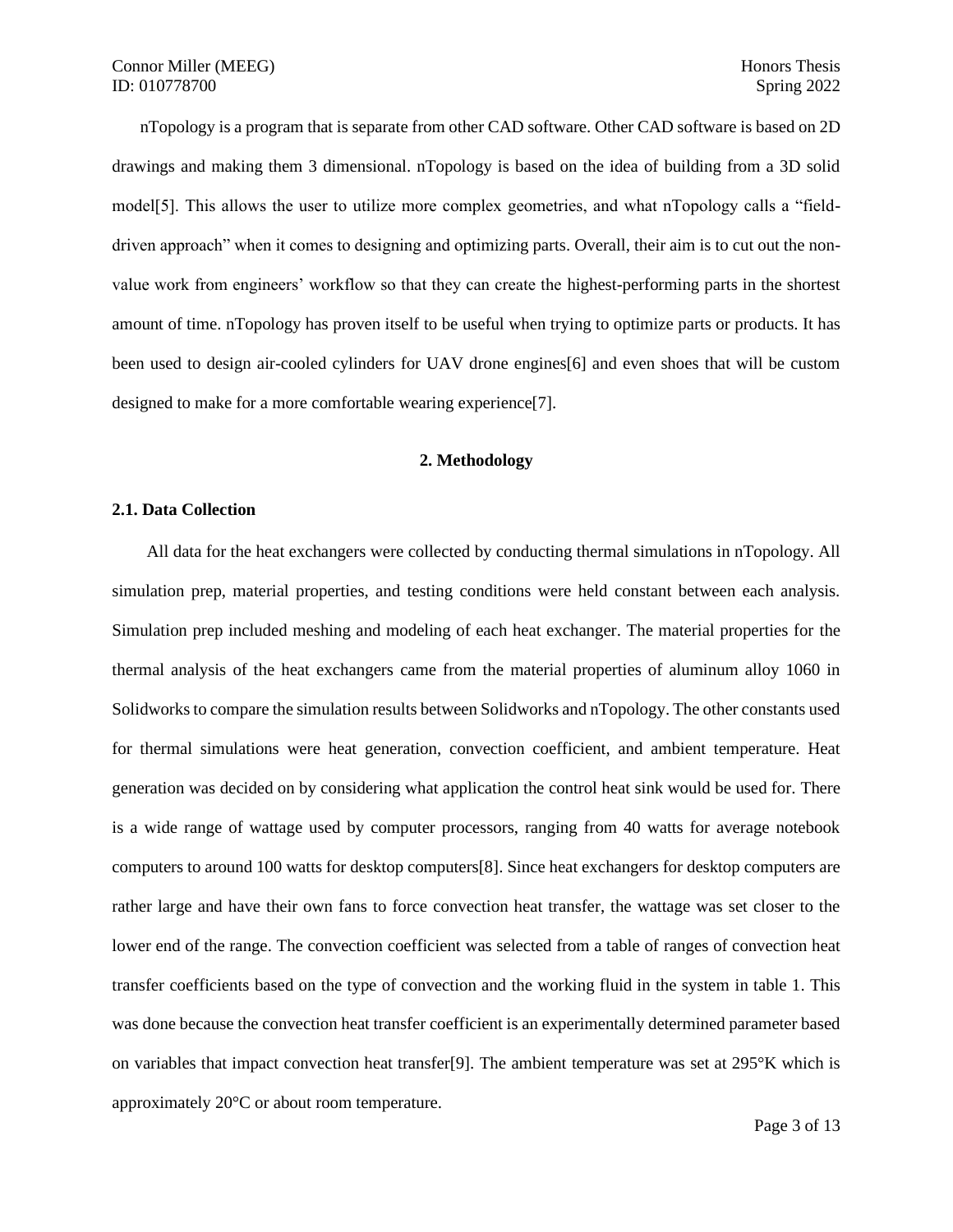| Type of                                                     |                                |
|-------------------------------------------------------------|--------------------------------|
| convection                                                  | h, W/m <sup>2</sup> $\cdot$ K* |
| Free convection of                                          |                                |
| gases                                                       | $2 - 25$                       |
| Free convection of                                          |                                |
| liquids                                                     | 10-1000                        |
| <b>Forced convection</b>                                    |                                |
| of gases                                                    | $25 - 250$                     |
| <b>Forced convection</b>                                    |                                |
| of liquids                                                  | 50-20,000                      |
| <b>Boiling and</b>                                          |                                |
| condensation                                                | 2500-100,000                   |
|                                                             |                                |
| *Multiply by 0.176 to convert to Btu/h-ft <sup>2</sup> .°F. |                                |

*Table 1:Typical values of convection heat transfer coeffecient[9]*

| \$3<br>Inputs              |               |                                        |
|----------------------------|---------------|----------------------------------------|
| $0.1 \times$ Conductivity  | 200 W/(m*K)   | mm s <sup>3</sup> kg K <sup>1</sup>    |
| $0.1 \times$ Specific Heat | 900 J/(kg*K)  | $mm2 s-2 K1$<br>$\bullet$              |
| 0.1<br>$\vee$ Heat Gen.    | 50 W          | mm <sup>2</sup> s <sup>3</sup> kq<br>ø |
| Conv. Coeff<br>0.1         | 100 W/(m^2*K) | $s^4$ kg $K^1$<br>Ø                    |
| <b>Ambient Temp</b>        | 295           | $\left( 2\right)$<br>κ                 |

*Figure 2: Inputs used for thermal simulation for all heat exchangers*



*Figure 3: Heat exchanger 1 thermal analysis results*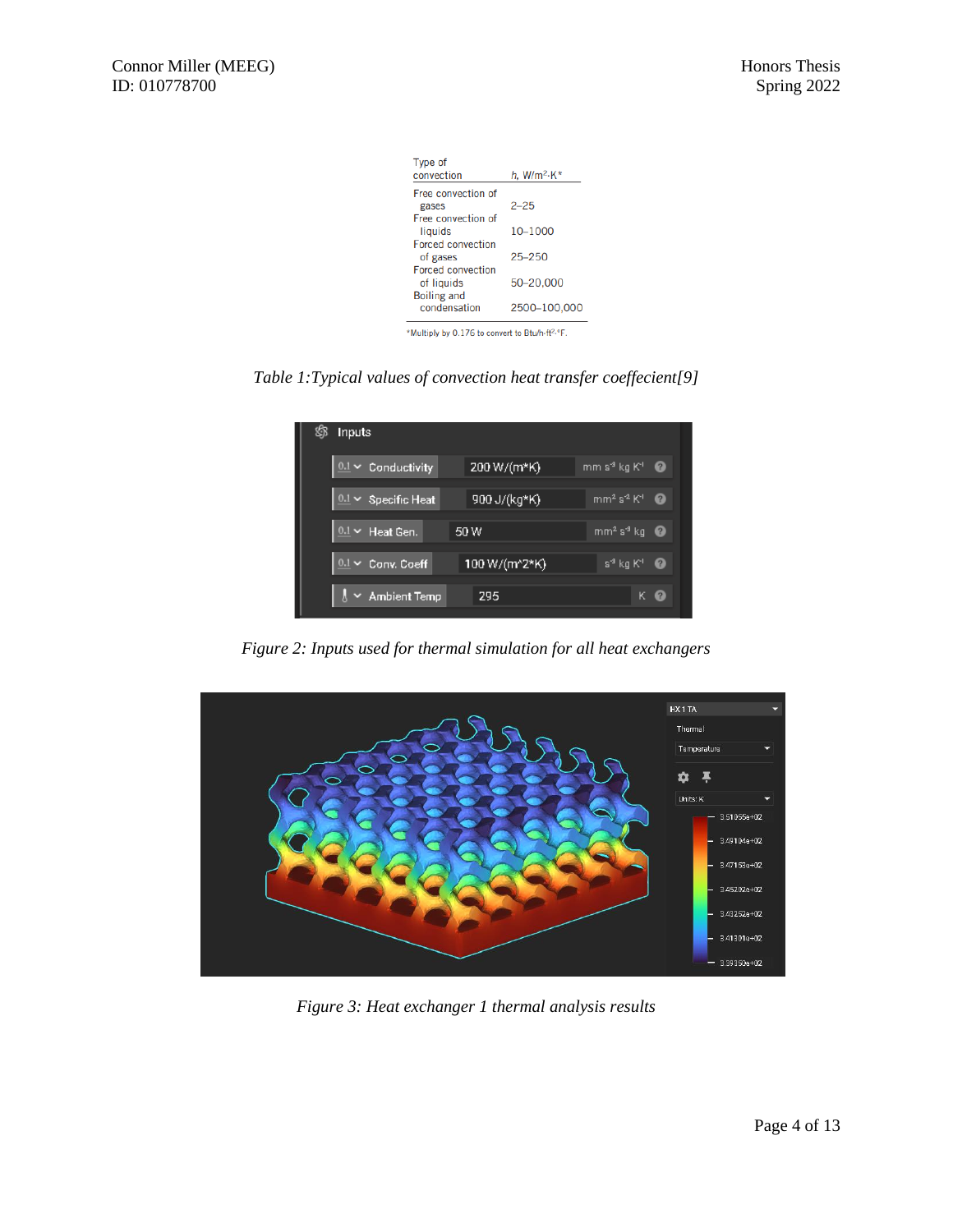#### **2.2. Model Architecture**

All designs for the lattice heat exchangers have the same length, width, height, and base as the control heat exchanger so that the size is not a variable that would contribute to heat rejection performed by each heat exchanger. The control heat sink is 40 mm x 40 mm x 19.5 mm with a base that is 4 mm thick.

Because of how nTopology is designed, modeling objects is different than other CAD software. To make the lattice heat exchangers, start by adding a box block to your workbook for the base. In this block, the length, width, and height of the base as well as its center point will be specified. The next block to add to the workbook is walled TPMS. TPMS stands for the triply periodic minimal surface. In the walled TPMS block, a body block will need to be added to specify the space the lattice structure will be in. The body block used for these heat exchangers was a box block. In this box block, the length and width should match that of the base, and the height will be how tall the cooling structure will be, or in this case, 15.5 mm. For the center point, the x value and y value will match the base. The z value for the center point will be equal to half the height of this box block and half the height of the base body block. This z value will place the cooling structure right on top of the base. Now that the body block for the walled TPMS block is specified, the cell size, approximate thickness, and approximate bias length can be inputted. Once those values are input, the fill type can be selected, and the lattice structure will appear. The last step in making the heat exchanger is to add a boolean union block to combine the base to the lattice structure of the heat exchanger. Once the heat exchanger is completed, it is ready to be meshed and made into an FE model for thermal analysis.

The workbooks used to design and simulate the heat exchangers under thermal loads utilizes custom workbooks to streamline the iterative design process. The workbook "Complex Mesh Preset" is used to create a mesh from the implicit body of the heat exchanger to use in the thermal analysis. This preset starts by creating a surface mesh from the boolean union block, an implicit body. After the surface mesh is created from the mesh from the implicit body block, it is then input into the remesh surface block. This block takes the mesh input and refines it to better match the complex geometries used for the heat exchangers. Finally,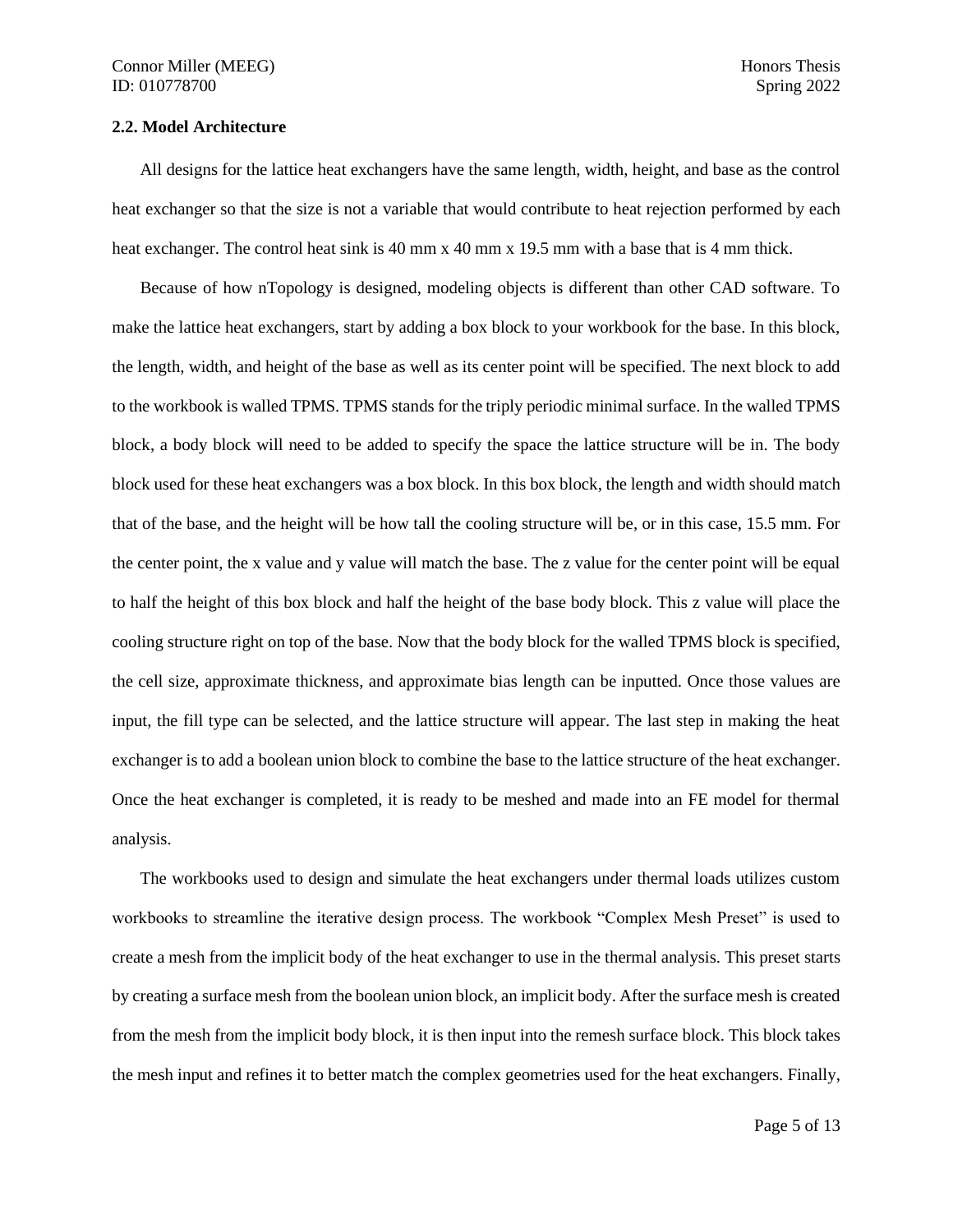## Connor Miller (MEEG) Honors Thesis ID: 010778700 Spring 2022

that mesh is input into the robust tetrahedral mesh block to again remesh the input to clean up any defects that may have occurred during the last two meshes. This block produces a mesh that has valid, high-quality elements. This preset was created because the complex geometry of the lattice structures requires multiple steps to create a mesh that is free of any defects to be used for thermal analysis. The resulting meshes can be seen in figure 5

|           |     | Search blocks (Ctrl+L)                                        |                |     |                         | $Q \,   \, \emptyset$ 屌 |                  |                   |           |         |
|-----------|-----|---------------------------------------------------------------|----------------|-----|-------------------------|-------------------------|------------------|-------------------|-----------|---------|
| SS Inputs |     |                                                               |                |     |                         |                         |                  |                   |           |         |
|           |     |                                                               |                |     |                         |                         |                  |                   |           |         |
| l⊛́∽нх∣   |     | Empty                                                         |                |     |                         |                         |                  | $\bullet$ $\circ$ |           |         |
|           |     | <b>Imbedded Functions</b>                                     |                |     |                         |                         |                  |                   |           |         |
|           |     | 4 Volume Mesh_1 Robust Tetrahedral M                          |                |     |                         |                         |                  | $\bullet$ $\circ$ |           |         |
|           | ⊕   | Domain: Remesh Surface                                        |                |     |                         |                         | $Mesh_1$ $2$ $0$ |                   |           |         |
|           |     | $\bigoplus$ Surface: Mesh from Implicit Body $\triangleright$ |                |     |                         |                         |                  | $Mesh2$ $2$       |           | $\circ$ |
|           |     | 后 Body:                                                       |                |     | $ $ HX $\times$         |                         |                  |                   |           |         |
|           |     | 0.1 Tolerance:                                                |                |     | 0.1                     |                         |                  |                   |           | mm      |
|           |     | 0.1 Min. feature size:                                        |                |     | 0.5                     |                         |                  |                   |           | mm      |
|           |     | <b>1</b> Sharpen:                                             |                |     | П                       |                         |                  |                   |           |         |
|           |     | <b>I</b> Simplify:                                            |                |     | $\overline{\mathsf{v}}$ |                         |                  |                   |           |         |
|           |     | <b>C</b> Edge length:                                         |                | 0.9 |                         |                         |                  |                   | mm        |         |
|           |     | E Shape:                                                      |                |     | Triangle                |                         |                  |                   |           |         |
|           |     | 0.1 Span angle:                                               |                | 30  |                         |                         |                  |                   | deg       |         |
|           |     | 0.1 Growth rate:                                              | $\overline{z}$ |     |                         |                         |                  |                   |           |         |
|           |     | 0.1 Feature angle:<br>0.1 Min edge length:                    | - 30<br>0.9    |     |                         |                         |                  |                   | deg<br>mm |         |
|           |     | 0.1 Chord height:                                             |                |     | Optional                |                         |                  |                   | mm        |         |
|           |     | 0.1 Min feature size:                                         |                |     | <b>Optional</b>         |                         |                  |                   | mm        |         |
|           | 0.1 | Edge length:                                                  | 0.9            |     |                         |                         |                  | mm                |           |         |
|           |     | 123 Regularity factor:                                        | $\overline{7}$ |     |                         |                         |                  |                   |           |         |
|           |     | 0.1 Tolerance:                                                | Optional       |     |                         |                         |                  | mm                |           |         |
|           |     | △ Y FE Mesh FE Volume Mesh                                    |                |     |                         |                         |                  | $\circ$           |           |         |
|           | Δ   | Discretization: Volume Mesh_1 X                               |                |     |                         |                         |                  |                   |           |         |
|           |     | Geometric order:                                              | Linear         |     |                         |                         |                  |                   |           |         |

*Figure 4:Internal settings for Complex Mesh Preset*



*Figure 5: Resulting meshes on various heat exchangers from the complex mesh preset*

The workbook "FE Model Preset" is used to add material properties to the mesh output by the "Complex

Mesh Preset" to be used in the thermal analysis.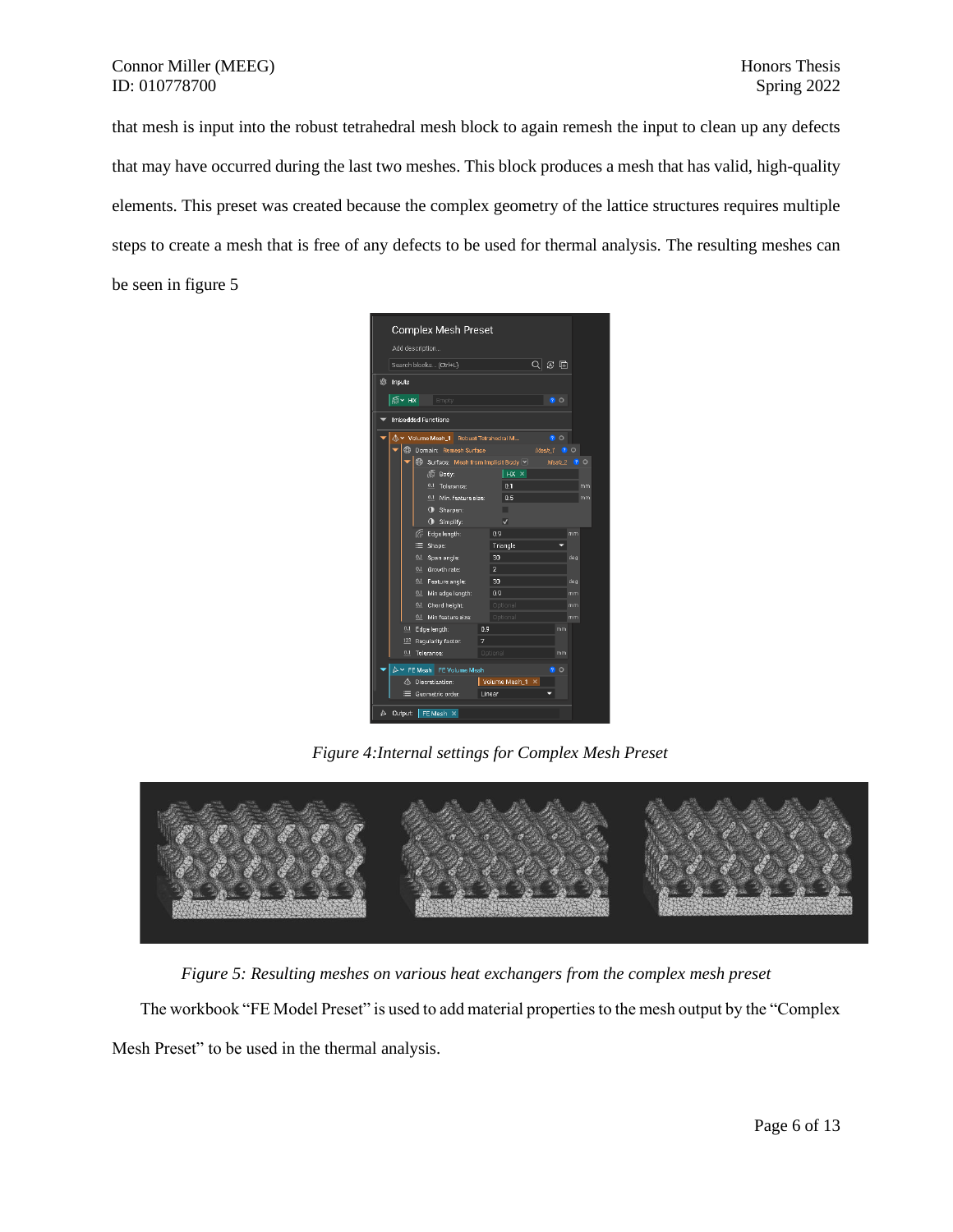| FE Model Preset                                                                                                                                                                                                                                                                                                                                                                                                                                                                                                                                                                                                                                                                                                                                                                                                                                                                                                           |
|---------------------------------------------------------------------------------------------------------------------------------------------------------------------------------------------------------------------------------------------------------------------------------------------------------------------------------------------------------------------------------------------------------------------------------------------------------------------------------------------------------------------------------------------------------------------------------------------------------------------------------------------------------------------------------------------------------------------------------------------------------------------------------------------------------------------------------------------------------------------------------------------------------------------------|
| Add description                                                                                                                                                                                                                                                                                                                                                                                                                                                                                                                                                                                                                                                                                                                                                                                                                                                                                                           |
| Q ④ 量<br>Search blocks (Ctrl+L)                                                                                                                                                                                                                                                                                                                                                                                                                                                                                                                                                                                                                                                                                                                                                                                                                                                                                           |
| <b>SS Inputs</b>                                                                                                                                                                                                                                                                                                                                                                                                                                                                                                                                                                                                                                                                                                                                                                                                                                                                                                          |
| A v Mesh Empty<br>$\bullet$ $\circ$                                                                                                                                                                                                                                                                                                                                                                                                                                                                                                                                                                                                                                                                                                                                                                                                                                                                                       |
| Units: W/(m*K)                                                                                                                                                                                                                                                                                                                                                                                                                                                                                                                                                                                                                                                                                                                                                                                                                                                                                                            |
| $\omega \sim$ Conductivity Empty<br>$\bullet$                                                                                                                                                                                                                                                                                                                                                                                                                                                                                                                                                                                                                                                                                                                                                                                                                                                                             |
| Units: J/(kg*K)                                                                                                                                                                                                                                                                                                                                                                                                                                                                                                                                                                                                                                                                                                                                                                                                                                                                                                           |
| $\omega \times \text{ Specific Heat}$<br>ø<br>Empty                                                                                                                                                                                                                                                                                                                                                                                                                                                                                                                                                                                                                                                                                                                                                                                                                                                                       |
| Imbedded Funtions                                                                                                                                                                                                                                                                                                                                                                                                                                                                                                                                                                                                                                                                                                                                                                                                                                                                                                         |
| ⊙ v Isotropic Material_1 Isotropic Material<br>n<br>e. Properties: Isotropic Material P., Jsotropic Mate 1 2<br>$\blacktriangleright$ $\boxed{\odot}$ 0: Isotropic Thermal Property Isotropic Thermal Prop. $\boxed{0}$<br>(C Conductivity: Conducti X mm s <sup>3</sup> kg K <sup>1</sup><br>$\sqrt{6}$ Specific heat Specific H $\times$ mm <sup>2</sup> s <sup>2</sup> K <sup>1</sup><br><b>C</b> Density:<br>Optional<br>mm <sup>d</sup> kg<br>$\mathbf{U}$ $\sim$ FE Model FE Model<br>$\bullet$ $\circ$<br>$\blacktriangle$ $\blacktriangleright$ Components: FE Compone FE Component + 0 O<br>FE Component_0 <sup>2</sup> O<br>0: FE Component<br>A Mesh:<br>$Mesh \times$<br>$\approx$ Attributes: FE Attribute List FE Attribute List 0 + 2<br>$\mathbb{A}_0$ 0: FE Solid Attribute<br>FE Attribute 0<br>O.<br>⊕ Material:<br>Isotropic Materi X<br>$\mathcal{I}$ . Frame:<br>Optional<br>pe Region:<br>Optional |
| Connectors:<br><b>Cotional</b>                                                                                                                                                                                                                                                                                                                                                                                                                                                                                                                                                                                                                                                                                                                                                                                                                                                                                            |
|                                                                                                                                                                                                                                                                                                                                                                                                                                                                                                                                                                                                                                                                                                                                                                                                                                                                                                                           |
| Output: FE Model X                                                                                                                                                                                                                                                                                                                                                                                                                                                                                                                                                                                                                                                                                                                                                                                                                                                                                                        |

*Figure 6: Internal settings for FE Model Preset*

The workbook "Thermal Analysis for HX2" as shown in figure 7 is the workbook that sets up and runs the thermal simulations for each heat exchanger. It uses the mesh and model from the previous presets as well as 2 boxes to specify where the thermal loads for the analysis will be applied. These boxes are the boundary conditions used for the thermal analysis. The base plate box should be a box block that incases the entire base of heat exchanger. The fin face block should also be a box block but incases the cooling structure of the heat exchanger. This is also where the values for heat generation, convection coefficient, and ambient temperature are specified. Once everything is set up and ready, nTopology will run a steadystate heat conduction analysis from which the temperatures reported are assumed that the system has reached equilibrium based on the prescribed heat flux boundary conditions.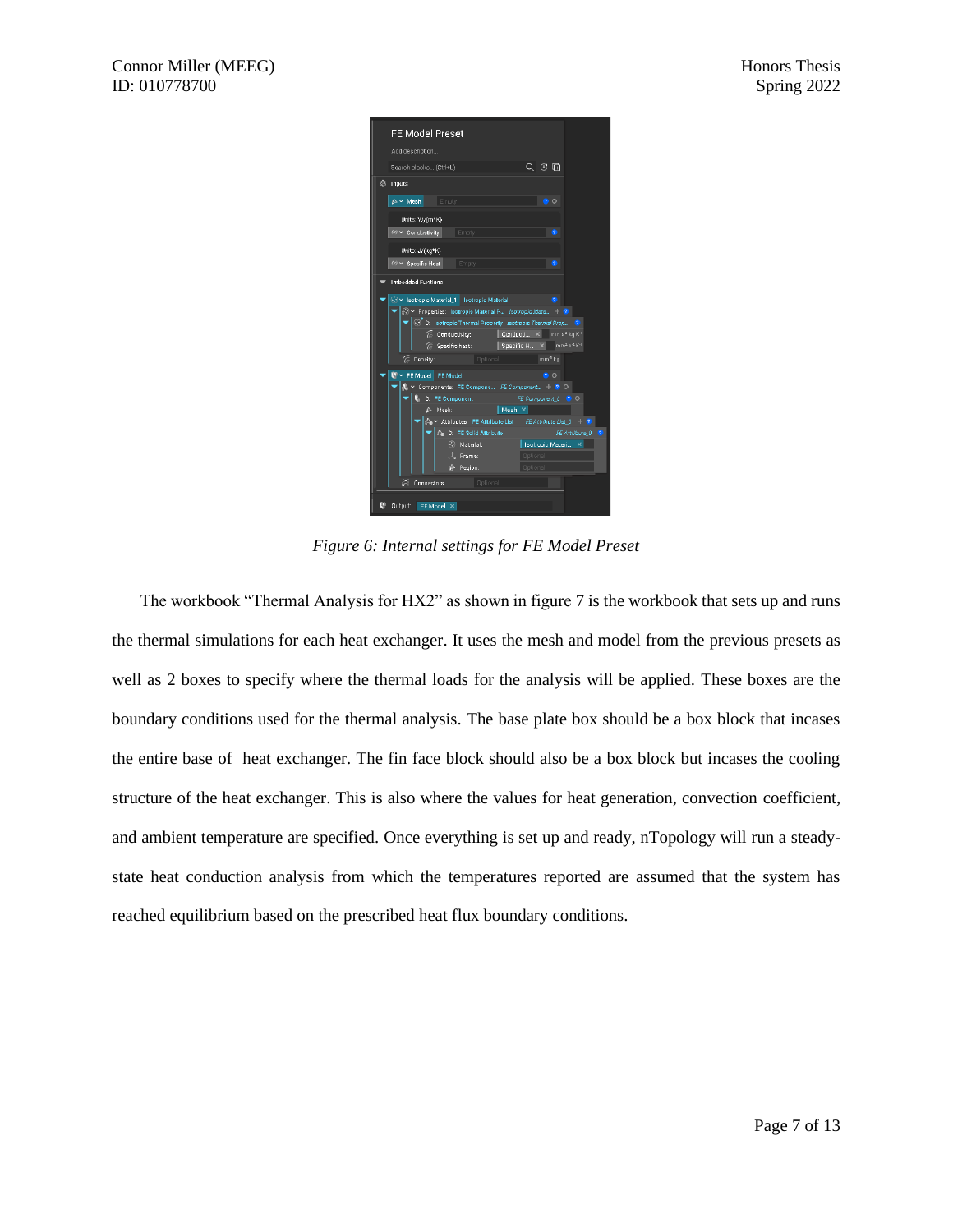| Thermal Analysis for HX2                                                              |                                                           |                   |                                                                               |  |  |  |  |  |
|---------------------------------------------------------------------------------------|-----------------------------------------------------------|-------------------|-------------------------------------------------------------------------------|--|--|--|--|--|
| Add description.                                                                      | Heat Exchanger Parts<br>▼                                 |                   | Thermal Simulation                                                            |  |  |  |  |  |
| Q 宓 曱<br>Search blocks (Ctrl+L)                                                       | <b>D</b> <sup>+</sup> V Base Plate FE Region by Body<br>▾ | $\bullet$ $\circ$ | ▼ z2 v Thermal Analysis Thermal Analysis<br><b>20</b>                         |  |  |  |  |  |
| SS Inputs                                                                             | Mesh $\times$<br>$\triangle$ Mesh:                        |                   | Model X<br><sup>(6</sup> Model:                                               |  |  |  |  |  |
| A v Mesh<br>$\bullet$<br>Empty                                                        | Cells<br>$\equiv$ Entity:                                 |                   | Die Boundary Condition<br>Boundary Con. + 0                                   |  |  |  |  |  |
| $\mathbf{U}$ $\sim$ Model<br>• •<br>Empty                                             | Base Plate Box X<br><b>A</b> Body:                        |                   | $\blacktriangleright$   $q_t$ 0: Heat Generation<br>FE Heat Generation_1 ? O  |  |  |  |  |  |
| <b>D</b> v Base Plate Box<br>$\bullet$<br>Empty                                       | <b>O</b> Reverse:                                         |                   | Base Plate X<br>p Region:                                                     |  |  |  |  |  |
| <b>@v</b> Fin Face Block<br>$\bullet$<br>Empty                                        | 0.1 Tolerance:<br>0.001                                   | mm                | Heat Gene X mm <sup>2</sup> s <sup>4</sup> kg<br>0.1 Magnitude:               |  |  |  |  |  |
|                                                                                       | A v Fin Faces FE Boundary by Body                         | 200               | 1 <sup>6</sup> 1: Convection Boundary Load FE Convection Heat. 12 O<br>۰      |  |  |  |  |  |
| Units: W                                                                              | Mesh $\times$<br>$\triangleright$ Mesh:                   |                   | Fin Faces X<br>Boundary:                                                      |  |  |  |  |  |
| mm <sup>2</sup> s <sup>4</sup> kq<br>$\underline{0.1}$ $\vee$ Heat Generation<br>50 W | E Entity:<br>Faces                                        |                   | Ambient temp:<br>Ambient temp ×<br>K.                                         |  |  |  |  |  |
| Units: W/m^2*K                                                                        | Fin Face Block X<br>原 Body:                               |                   | Convicceffic X s <sup>4</sup> kg K <sup>1</sup><br><b>C</b> Conv coefficient: |  |  |  |  |  |
| $0.1 \times$ Conv coefficient<br>100 W/(m^2*K)<br>$s^d$ kg K <sup>1</sup> $\bigcirc$  | <b>O</b> Reverse:                                         |                   |                                                                               |  |  |  |  |  |
| $K$ $\odot$<br>$\frac{1}{6}$ $\times$ Ambient temp<br>295                             | 0.1 Tolerance:<br>0.001                                   | mm                | <sup>2</sup> Output:<br>Thermal Analysis X                                    |  |  |  |  |  |

*Figure 7: Internal settings for Thermal Analysis for HX2*

For all variables entered into the previous workbooks, it is best practice to also enter in the units since the units in nTopology are not base SI units by default. However, this can be changed in the settings. The thermal analysis produced from this workbook for the control heat exchanger, as shown in figure 8, was compared to the thermal analysis simulated in Solidworks, as shown in figure 9, to validate the model for use with the heat exchangers that will not be able to be exported for thermal analysis in Solidworks. Based on the results from table 2, nTopology was considered to be an adequate substitute for Solidworks thermal simulations.



*Figure 8:Results of thermal analysis of control heat exchanger in nTopology*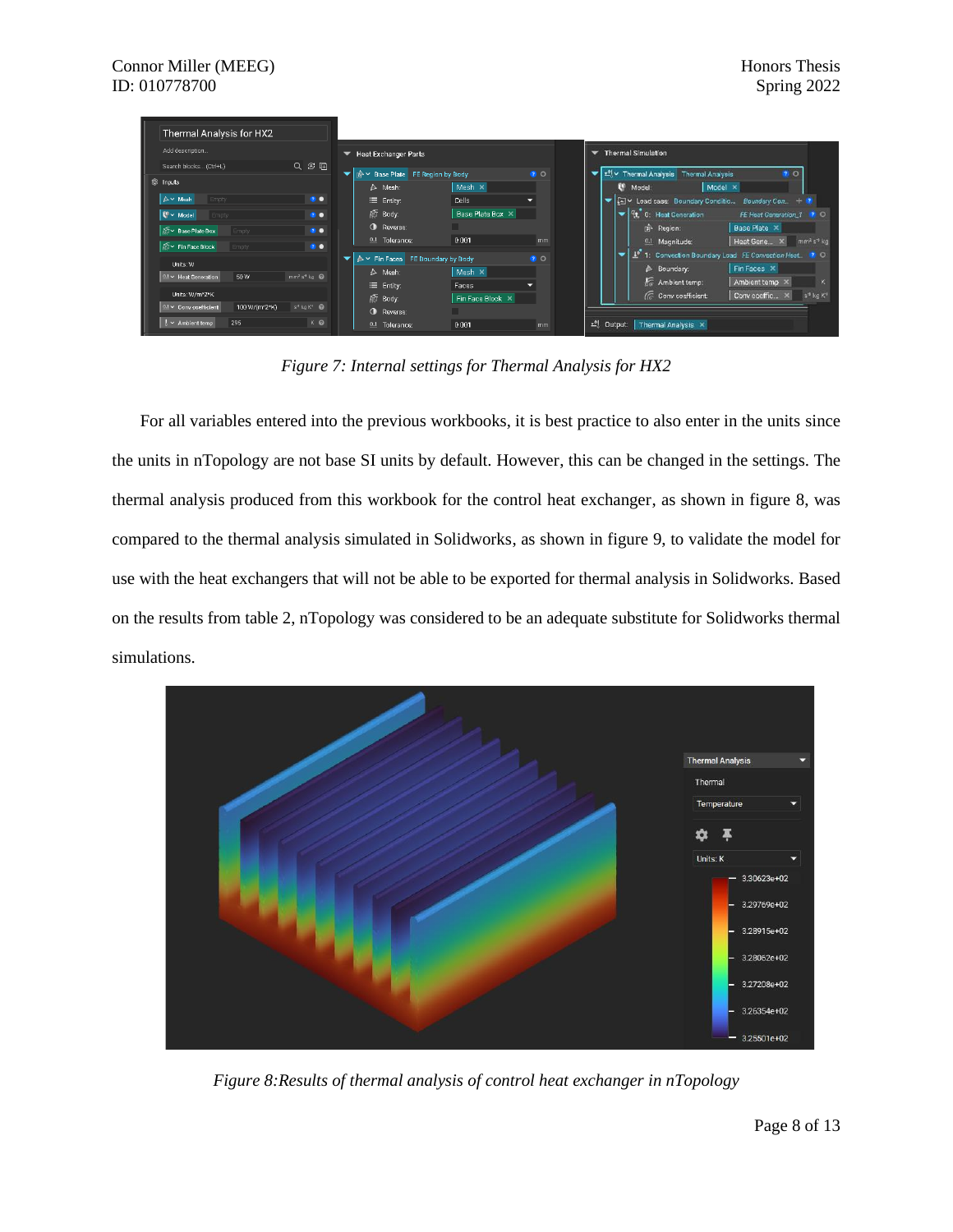

*Figure 9: Results of thermal analysis of control heat exchanger in Solidworks*

|               | Tmax    | Tmin                    | deltaT |
|---------------|---------|-------------------------|--------|
| Control HX SW | 336,2   | 330.1                   |        |
| Control HX    | 330,625 | 325,501                 | 5.124  |
| lerror %      |         | 1.658239143 1.393214178 |        |

*Table 2:Error calculated between thermal analysis results between Solidworks and nTopology for the* 

## *control heat exchanger*

The subsequent heat exchangers were developed by adding a temperature thickness modifier block in place of the approximate thickness variable for the walled TPMS block, as seen in figure 10. This modifier takes the thermal analysis of the heat exchanger before and adjusts the thickness of the lattice structure to the minimum and maximum thickness variables according to the temperature at each point. The resulting heat exchangers are shown in figure 11.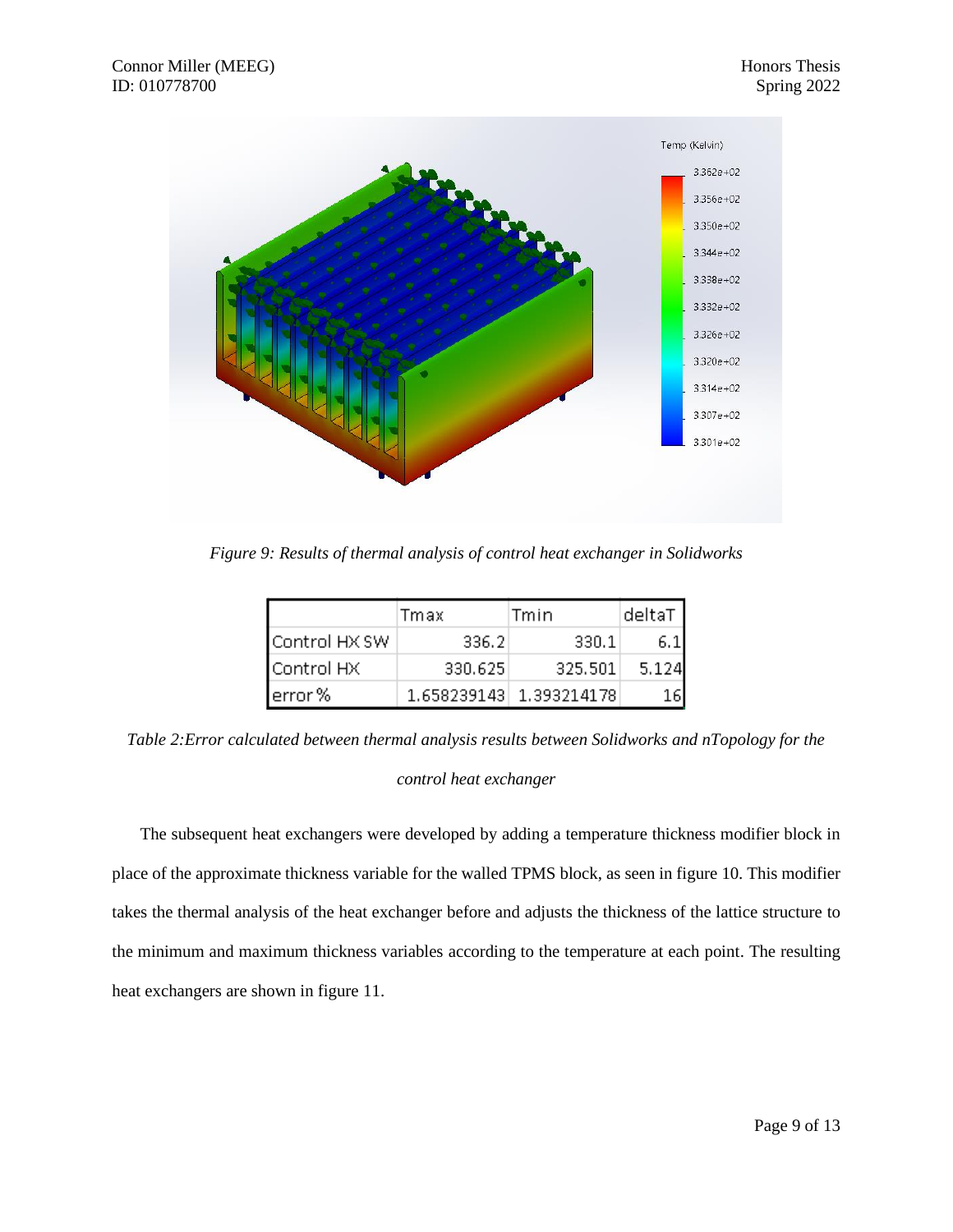

*Figure 10: Ramp function used to modify the thickness of the lattice heat exchangers based on* 

## *temperature*



## **3. Results and Discussion**

The heat exchangers in figure 11 are not iterations one after another. During the initial design, it was noticed that by keeping the thickness ramp the same from iteration to iteration, the design would quickly converge. This is noticeable from heat exchanger 2 to heat exchanger 3. As a result, the maximum thickness was changed after the thermal analysis of heat exchanger 2, resulting in heat exchanger 4. It was observed that by increasing the thickness of the lattice structure, the change in temperature and steady-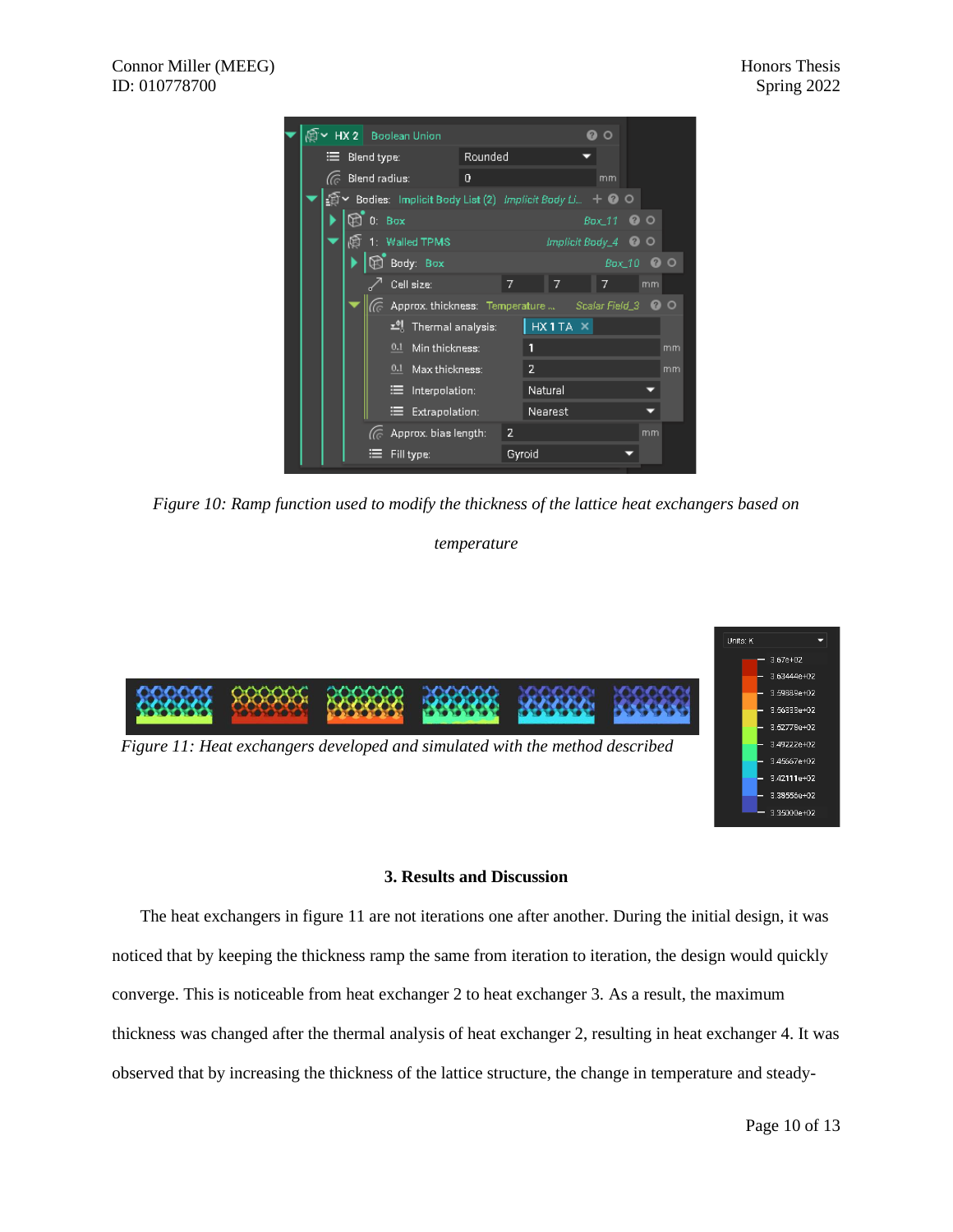## Connor Miller (MEEG) Honors Thesis ID: 010778700 Spring 2022

state temperature per heat exchanger decreased, which meant better heat rejection to the surrounding area.

The iterations from one heat exchanger to the next can be seen in figure 12.



*Figure 12:Sequence of iterations for the lattice heat exchangers*

Since there was an inability to conduct flow analysis on the lattice heat exchangers, the best metric to compare their performance is by comparing thermal resistance. This metric can be calculated from the results of the thermal analysis of all heat exchangers.

|            |         |                 |               |         | [Control HX Tmax (K) Tmin (K) deltaT Thermal Resistance (K/W) Surface Area of cooling structure (cm^2) volume (cm^3) Porosity (%) mass (g) |        |                             |         |
|------------|---------|-----------------|---------------|---------|--------------------------------------------------------------------------------------------------------------------------------------------|--------|-----------------------------|---------|
|            |         | 330.625 325.501 | 5.124         | 0.10248 | 154.2276                                                                                                                                   |        | 13.8122 55.73012821 37.2929 |         |
| Lattice HX |         |                 |               |         |                                                                                                                                            |        |                             |         |
|            | 351.055 |                 | 339.35 11.705 | 0.2341  | 114,7329                                                                                                                                   |        | 11.8251 62.09903846 31.9277 |         |
|            | 367.019 | 344.117 22.902  |               | 0.45804 | 90.4433                                                                                                                                    | 9.4687 | 69.65160256 25.5656         |         |
|            | 360.498 | 344.257 16.241  |               | 0.32482 | 97.1518                                                                                                                                    |        | 10.0446 67.80576923         | 27.1204 |
|            | 349.518 | 339.59          | 9.928         | 0.19856 | 110.7157                                                                                                                                   |        | 11.9175 61.80288462         | 32.1772 |
|            | 345,278 | 336.601         | 8.677         | 0.17354 | 119.8484                                                                                                                                   |        | 13.1036 58.00128205         | 35.3796 |
|            |         | 341,413 335,384 | 6.029         | 0.12058 | 125,5366                                                                                                                                   |        | 14.3734 53.93141026 38.8082 |         |

*Table 3: Thermal resistance and surface area of the cooling for all simulated heat exchangers*

The control heat exchanger has the greatest surface area and therefore has the lowest thermal resistance. Heat exchanger 2 has the least amount of surface area and in return has the greatest thermal resistance. These results follow Newton's law of cooling. While the control heat exchanger has a lower thermal resistance compared to all of the lattice heat exchangers, according to figure 13, if a lattice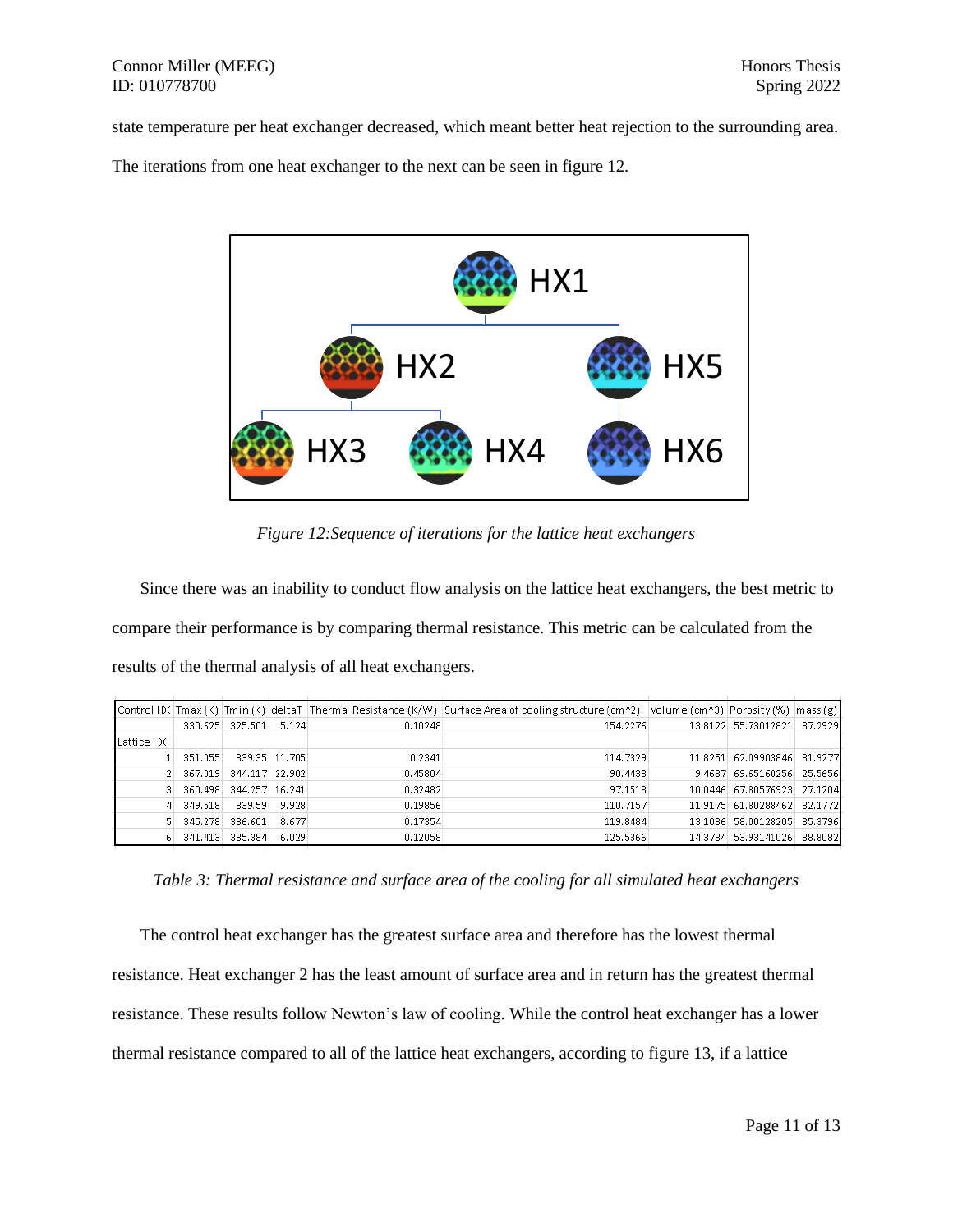## Connor Miller (MEEG) Honors Thesis ID: 010778700 Spring 2022

## structure were to have the same surface area as the control heat exchanger, it could out perform the



control heat exchanger.

## *Figure 13: Surface Area vs. Thermal resistance plot with regression line*

The next steps would be to continue iterating on the designs to reach a similar surface area between the lattice heat exchanger and the control heat exchanger. Another step would be to 3D print some of the heat exchangers to test for pressure drop and heat rejection. This would also be a good opportunity to observe how the flow field is affected by this complex geometry.

If this project was redone, then a computer with better specs than the one used initially used for the simulations since the complex geometries of the lattice structures are intricate and require hardware with better computational power and memory to produce results in a timely manner.